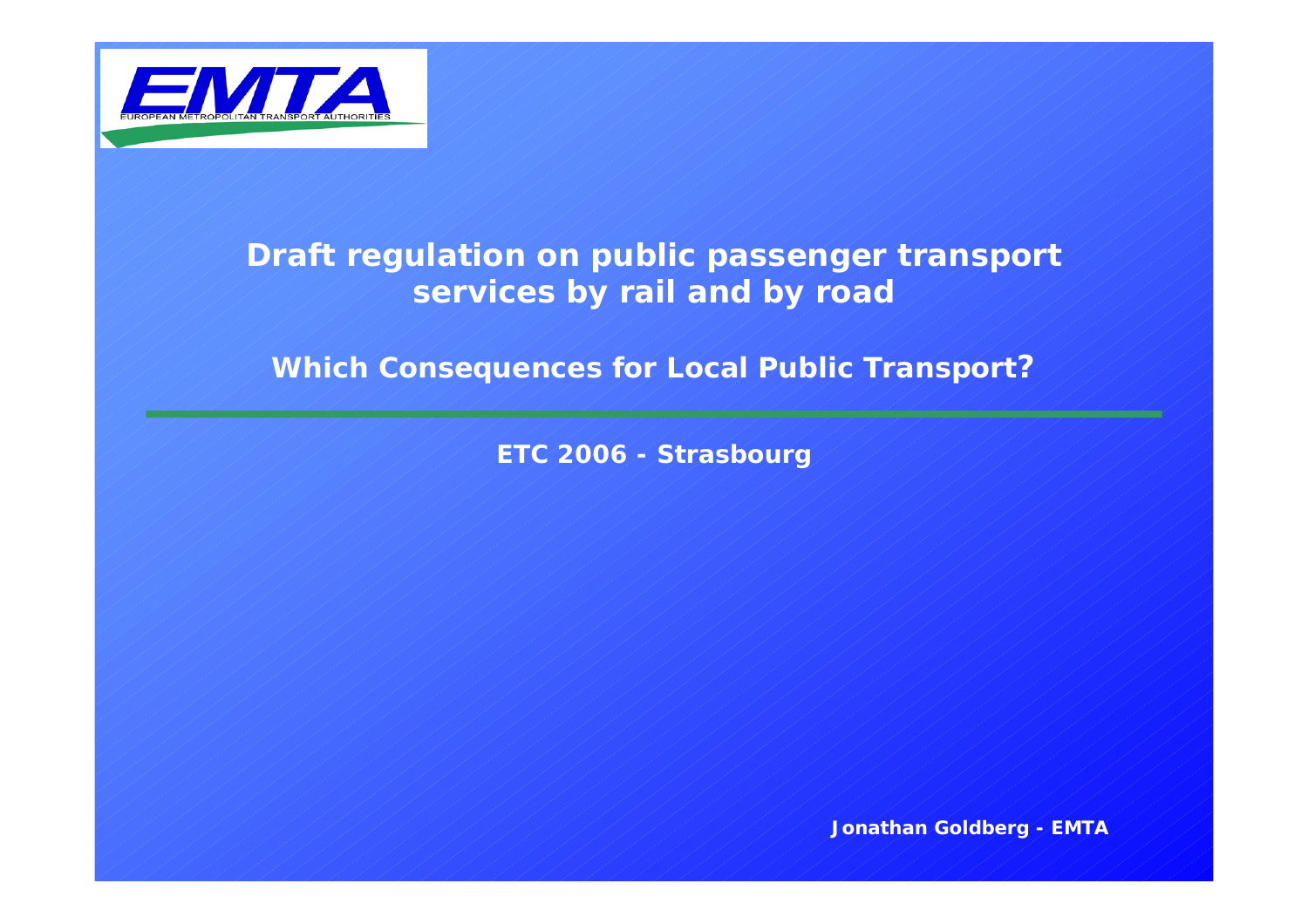

- $\Box$  **EMTA, created in 1998 is an association bringing together authorities responsible for local public transport**
- **It forms a venue for exchange of information and best practices between transport authorities**
- **It now has 30 members, representing a total population of some 85 million European citizens**
- . **Objectives:**
	- ¾ Exchange of information and best practices between its members
	- ¾ Improvement of the knowledge in the field of public transport organisation
	- ¾ Contribution to the European Transport Policy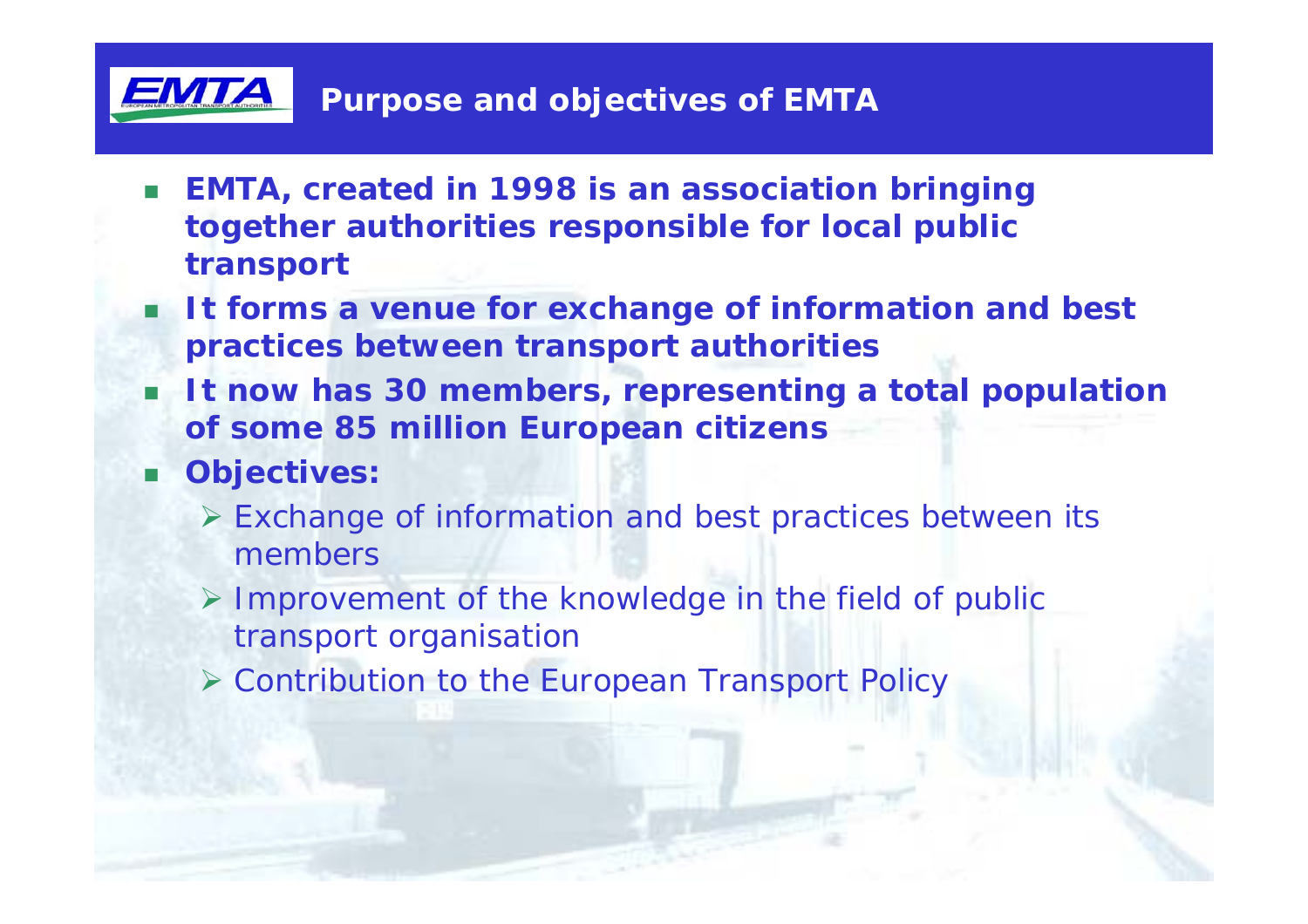

### **Current Framework for local public transport services in Europe**

**Content of the last known version of the text**

**Potential impacts on public transport provision**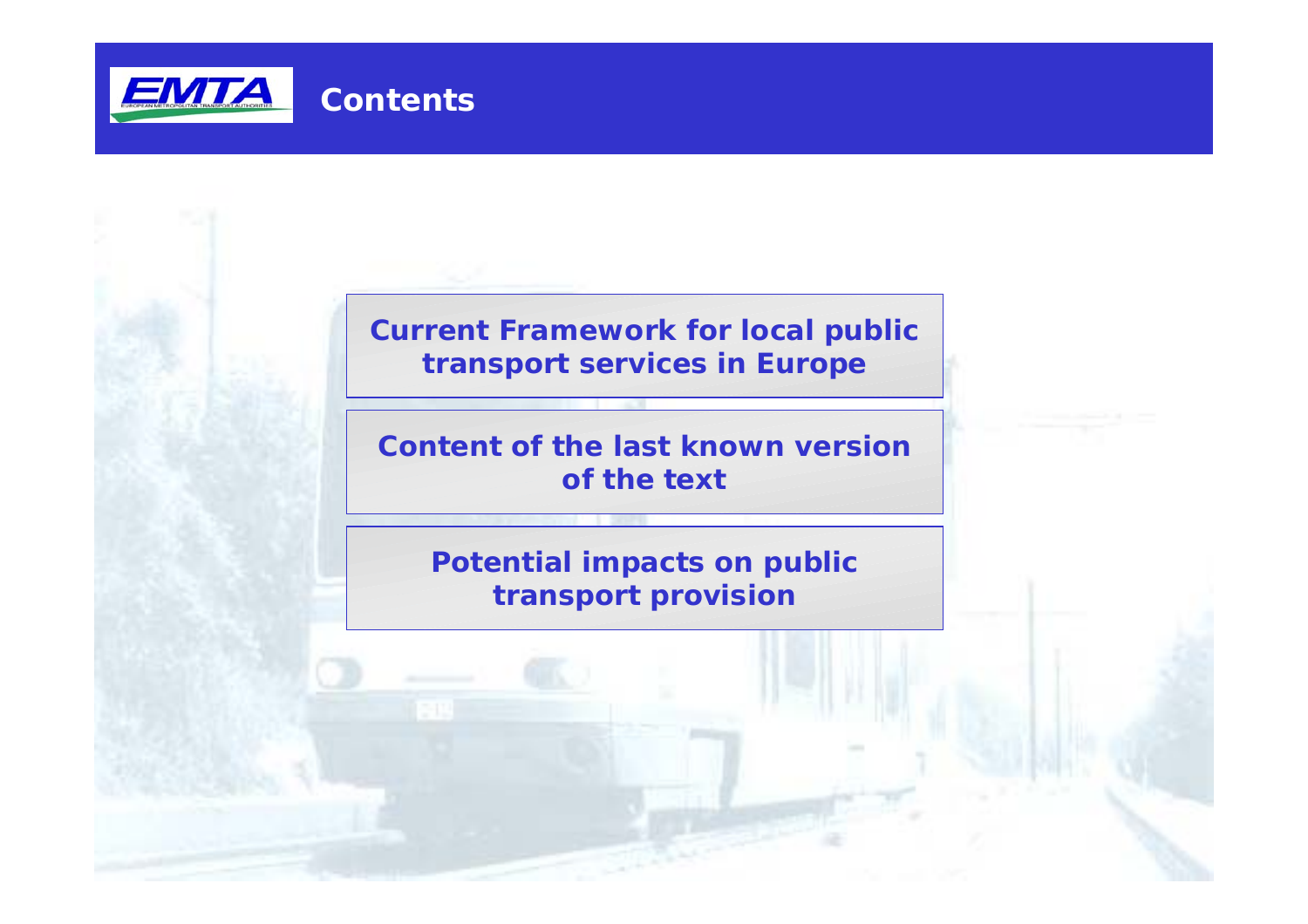

#### $\Box$ **Legal basis for transport in EC Treaty**

- ¾ Article 86: "Undertakings entrusted with the operation of services of general economic interest (…) shall be subject to the rules contained in this Treaty, in particular to the rules on competition (…). The development of trade must not be affected to such an extent as would be contrary to the interests of the Community."
- ¾ Article 73 is a Lex specialis for transport sector: "aids shall be compatible with the Treaty if they represent reimbursement for the discharge of certain obligations inherent to the concept of a public service"

 **The conditions required to comply with this article are listed in regulation EEC 1191/69 udpated in the regulation 1893/1991**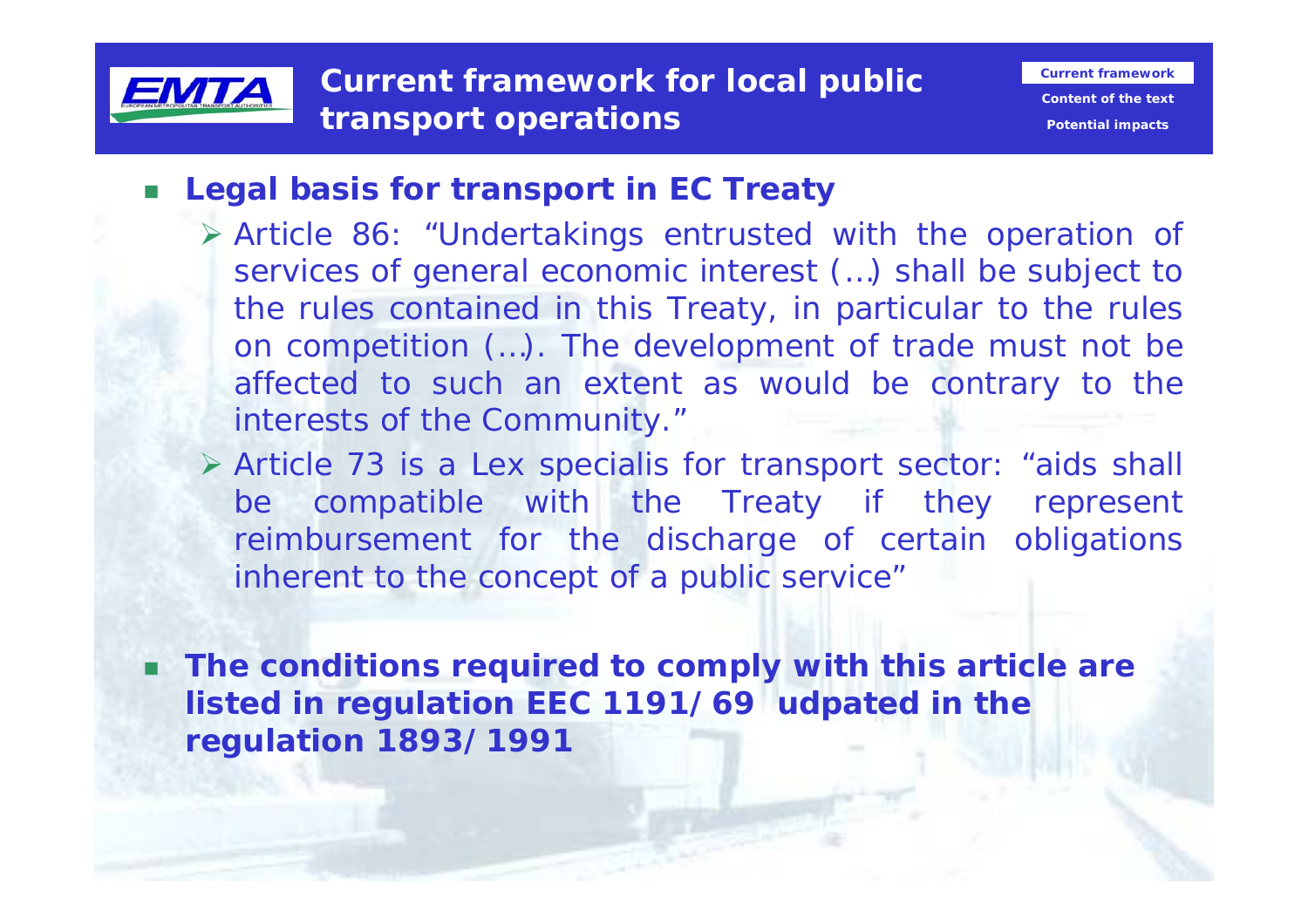

# **A market made of global players**

**Current framework**

**Content of the textPotential impacts**

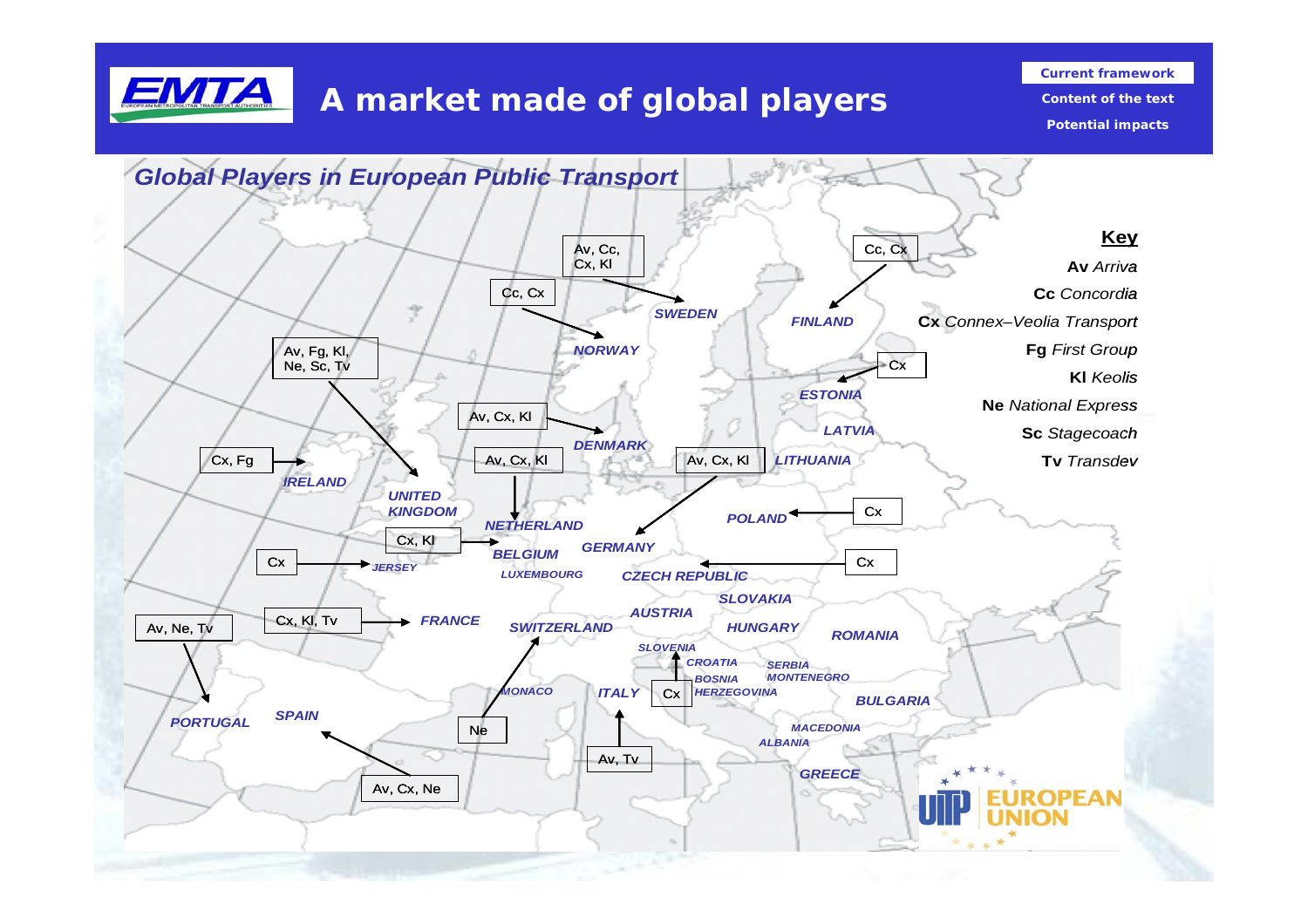

# **A widespread use of contracts and various experiences of tendering**

**Current framework**

**Content of the textPotential impacts**





- open access/ licensing
- competitive tendering (EU procurement directives)
- competitive procedures (national law)
- in-house with contracts or public monopoly
	- informal funding/ informal management

**Source :** | | |  $\mathbf{k}$  **C W** 







specific regulation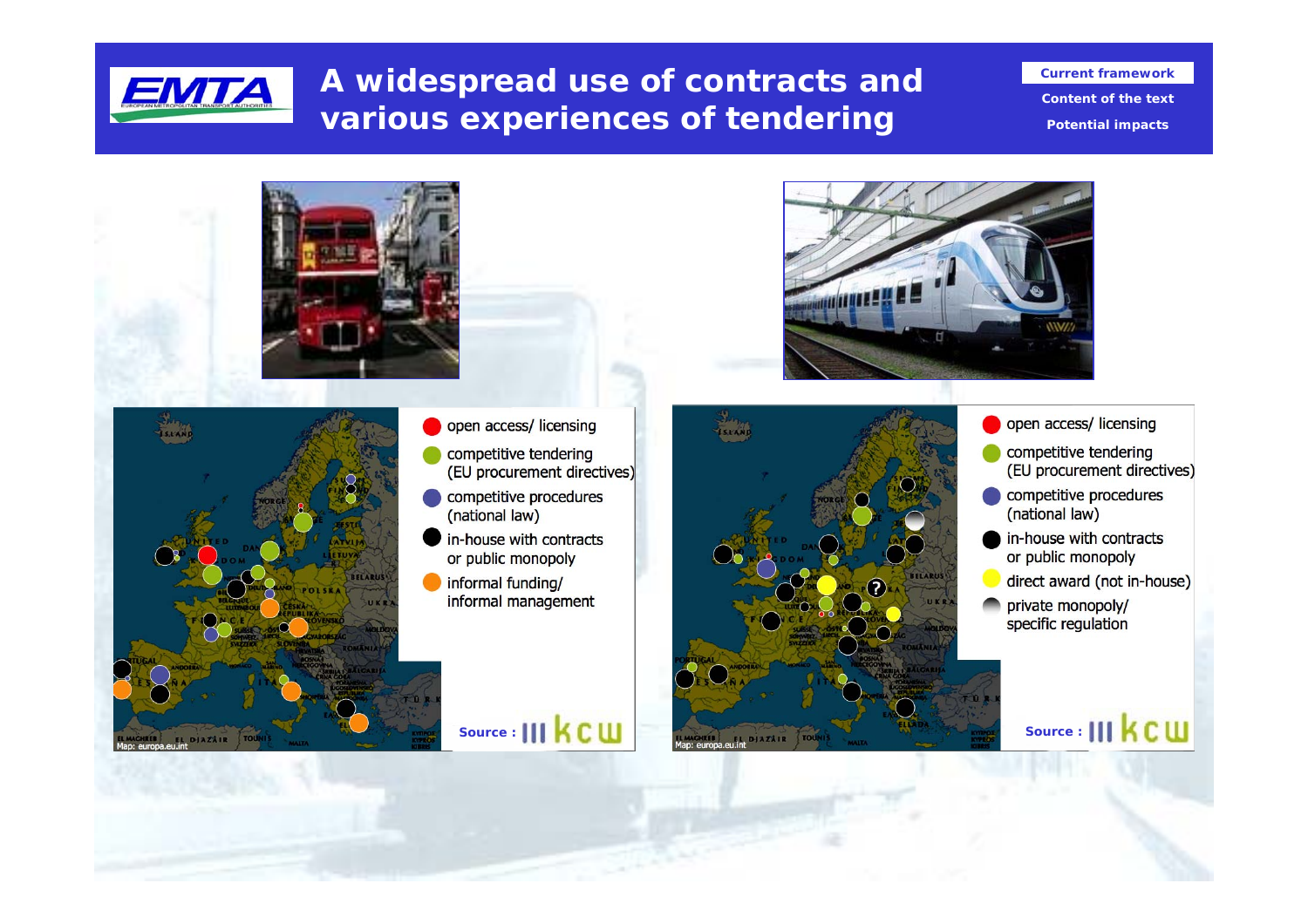

**The need for a new legal framework: a long legislative process**

**Content of the textPotential impacts**

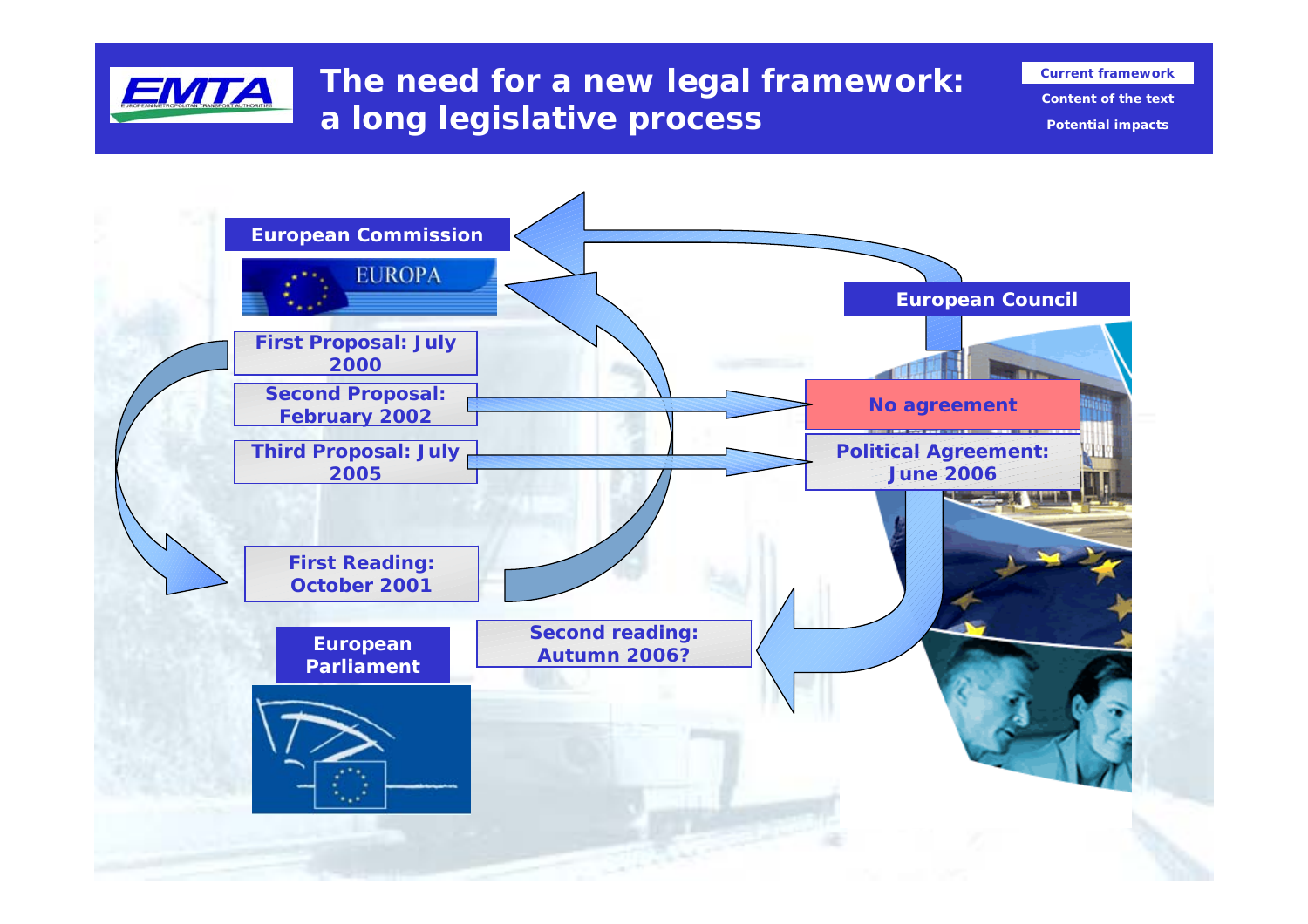

**Content of the text**

**Potential impacts**

- **Generalisation of contracts of limited duration betweenauthorities and operators**
- ۰ **Principle of subsidiarity: local authorities will be able tochoose between in houseproduction and competition. Ability to award directly public service contracts for rail basedservices**
- **Principle of reciprocity: internal operators won't be allowed to operate other networks**
- **Period of transition: contracts granted previously will be able to continue under certainconditions**
- **Exclusion of long distance and regional rail services of this field**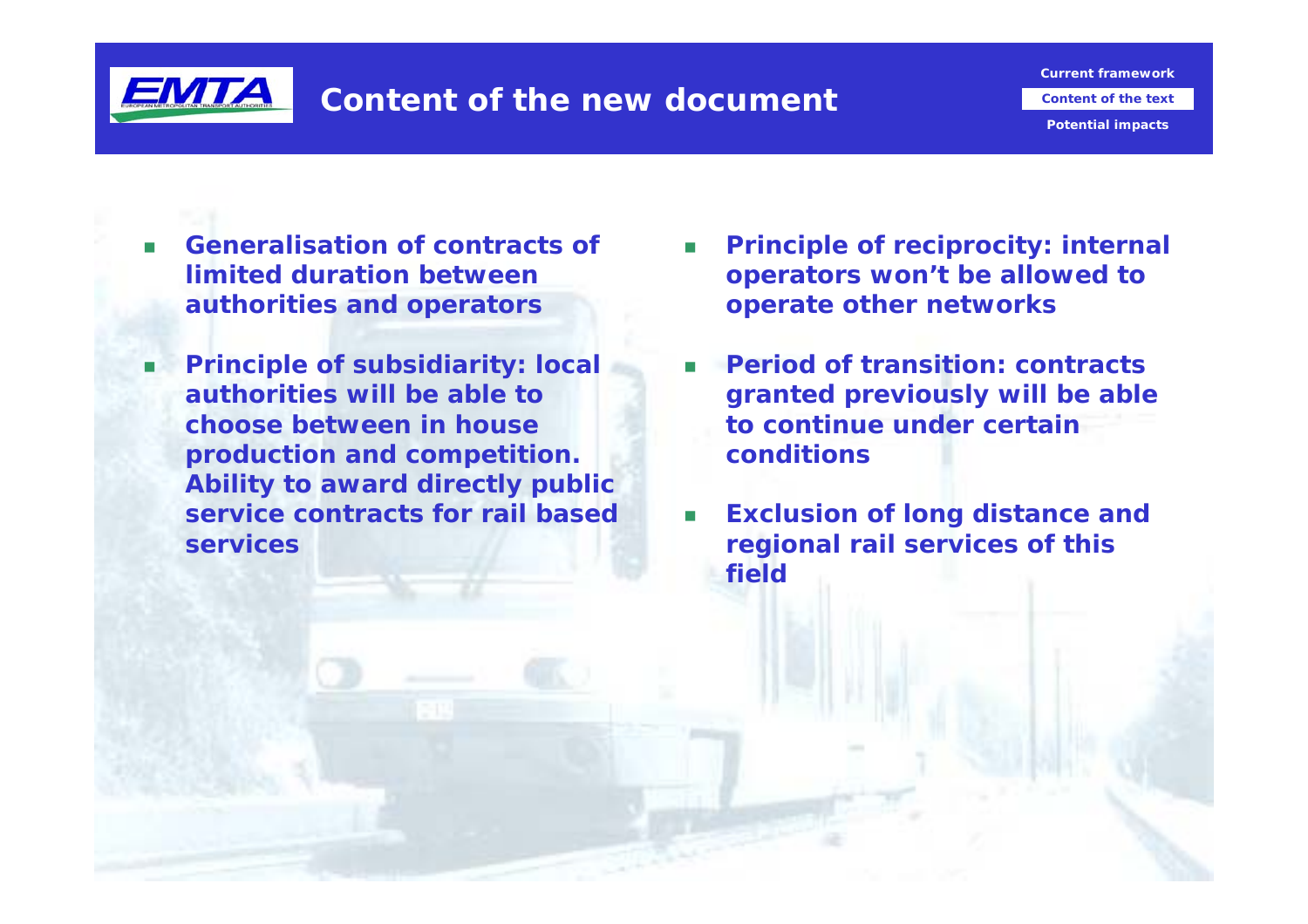

### **Generalisation of contracts: mandatory content and maximal duration**

**Current framework**

**Content of the text**

**Potential impacts**

#### **Mandatory content of contracts**

- •**Definition of public service obligations**
- •**Parameters established toevaluate for compensation payments. Have to be calculated in order toavoid overcompensation**
- •**Arrangements for the allocation of costsconnected with theprovision of services**
- •**Arrangements for the allocation of revenuesfrom fares**

#### **Maximal duration of contracts**





**Bus & coachservices:10 years**

**Track-basedservices:15 years**

**Multimodal networks :15 years if rail services account for more than 50% in value**

**Extra duration of 50% if the operator provides significant assets**

**Possible even longer duration for contracts awarded through a competitive tendering procedure in case of exceptional investments**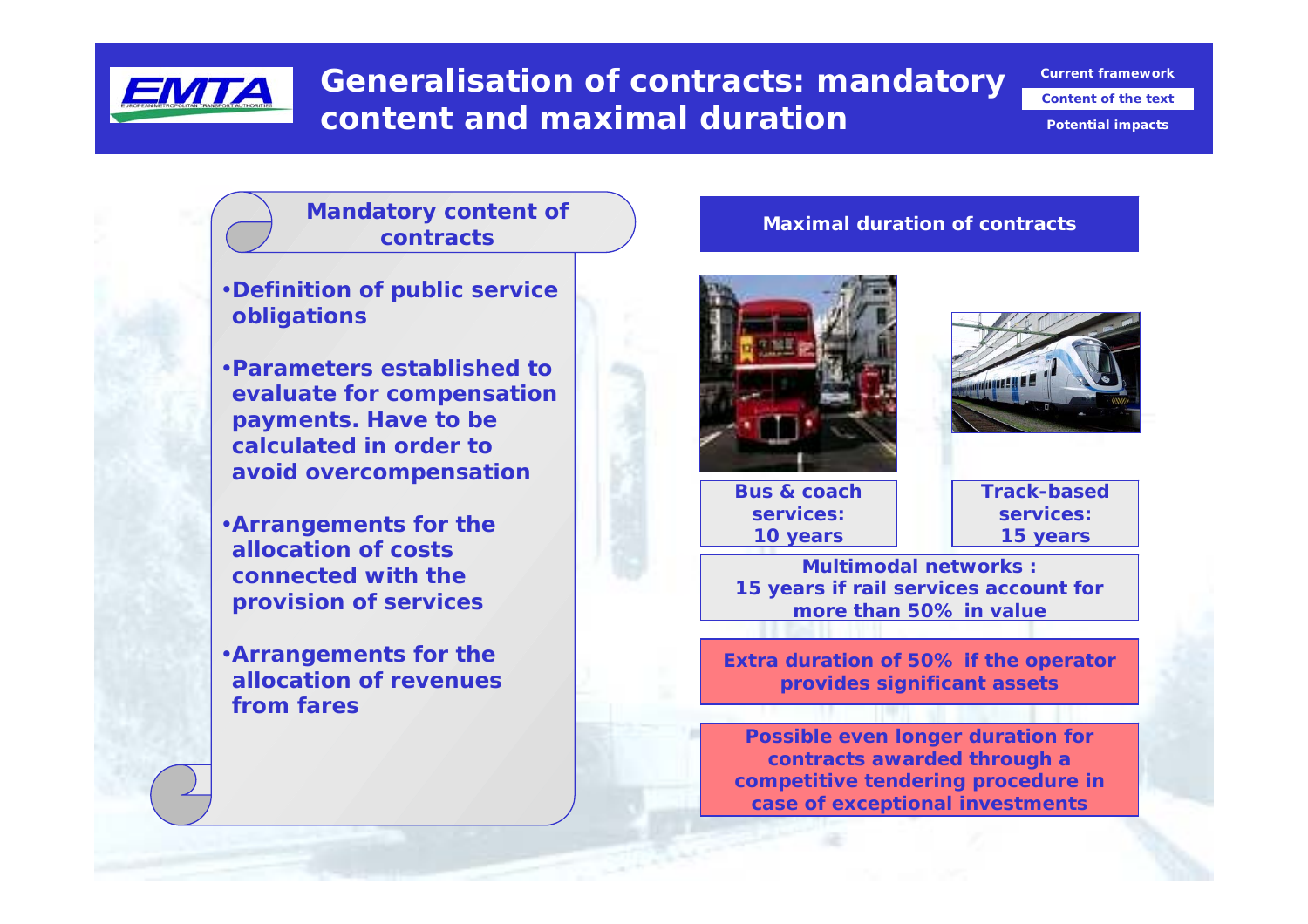

**Content of the text**

**Potential impacts**

- $\Box$  **Contracts granted through a competitive tendering must comply with public procurement directives, except for concessions**
- **Direct award is allowed in the following situations:**
	- ¾ In-house production\* (internal operator)
	- ¾ Annual service less than : €1 million or 300,000 veh.km, brought down to €1.7 million or 500,000 veh.km for small and medium sized companies (less than 20 vehicles)\*
	- ¾ In case of emergency (disruption of services), but no more than for two years
	- $\triangleright$  Rail based services<sup>\*</sup>, with the exclusion of metro and tramways modes

\*unless prohibited by national law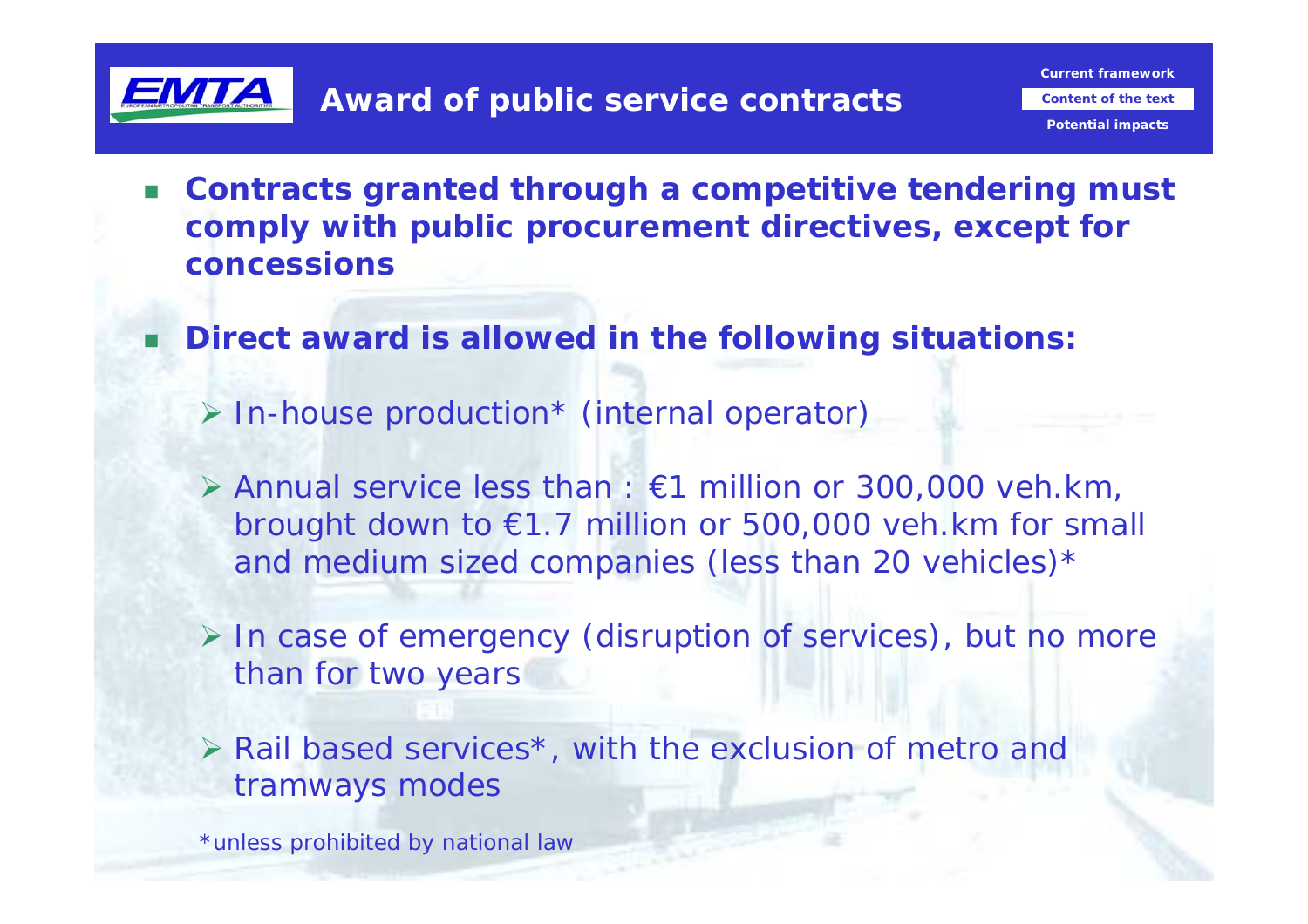

**Potential impacts**

#### n. **Control of the operator by the authority**

- $\triangleright$  Control similar to the one exerted over its ownservices
- ¾ 100% ownership not mandatory
	- Possible ownership by a unique stakeholder of the competent authority
	- Possible involvement of private interests (PPP)
- П **Geographical containment**
	- $\triangleright$  The internal operator shall perform all public transport activity within the territory of the corresponding authority
	- ¾ Allowance of ancillary activities or outgoing lines
	- $\triangleright$  The authority can prevent the operator from participating into competitive tendering within its own territory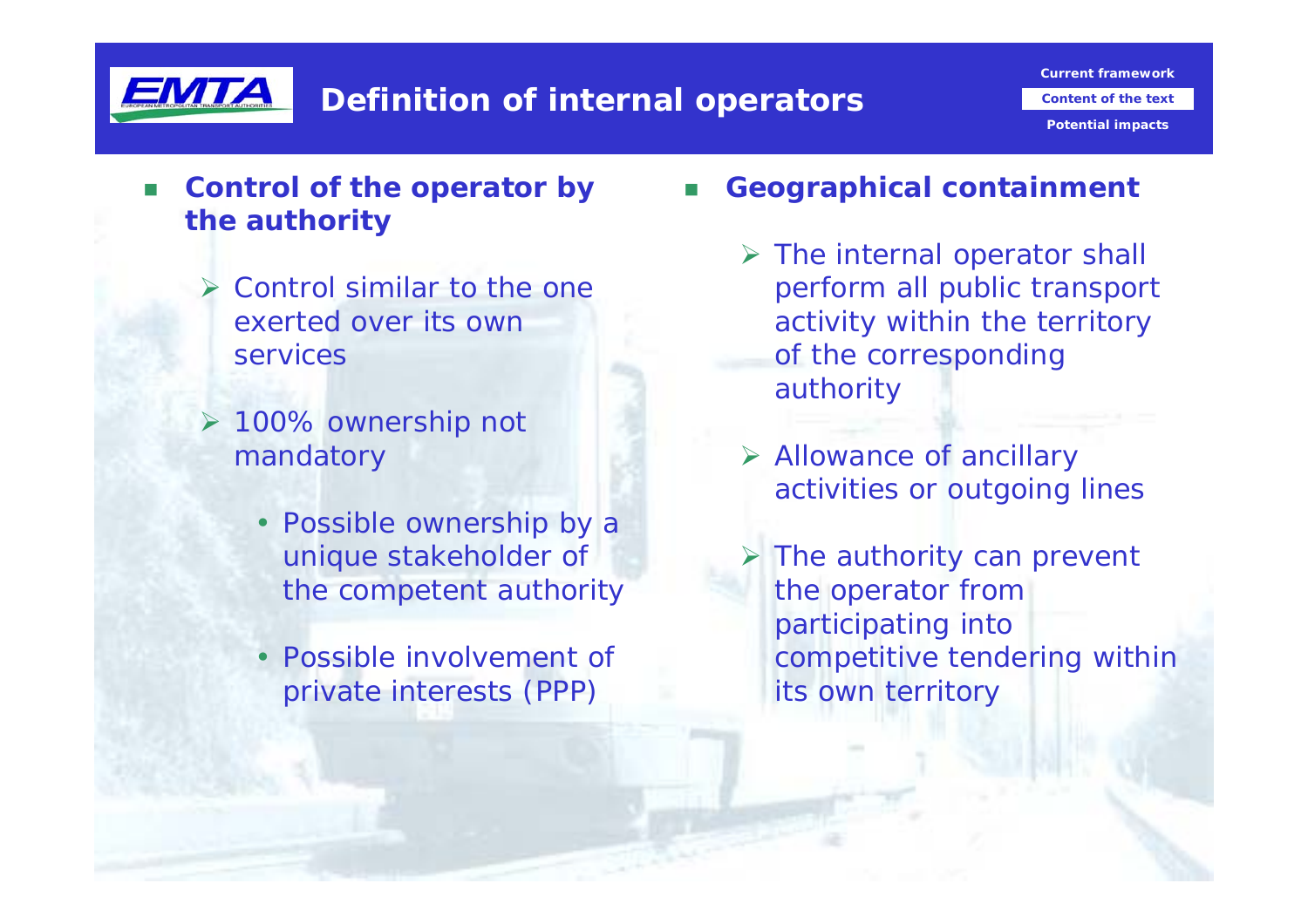

**Potential impacts**

- $\Box$  **The regulation will enter into force 3 years after its publication**
- $\mathcal{L}_{\mathrm{eff}}$  **During the 12-year transitional period on-going contracts will still have a legal basement under certain conditions:**

|                                                                                                | <b>Contracts awarded before</b><br><b>July 2000</b>                           | <b>Contracts awarded after July 2000 and before</b><br>entry into force of the regulation                          |
|------------------------------------------------------------------------------------------------|-------------------------------------------------------------------------------|--------------------------------------------------------------------------------------------------------------------|
| <b>Contracts</b><br>awarded on the<br>basis of a fair<br>competitive<br>tendering<br>procedure | May continue until they<br>expire                                             | May continue until they expire if duration is<br>less than 30 years                                                |
| <b>Contracts</b><br>awarded with<br>another<br>procedure                                       | <b>May continue until they</b><br>expire if duration is less<br>than 30 years | May continue until they expire if duration is<br>comparable to maximal duration according to<br>the new regulation |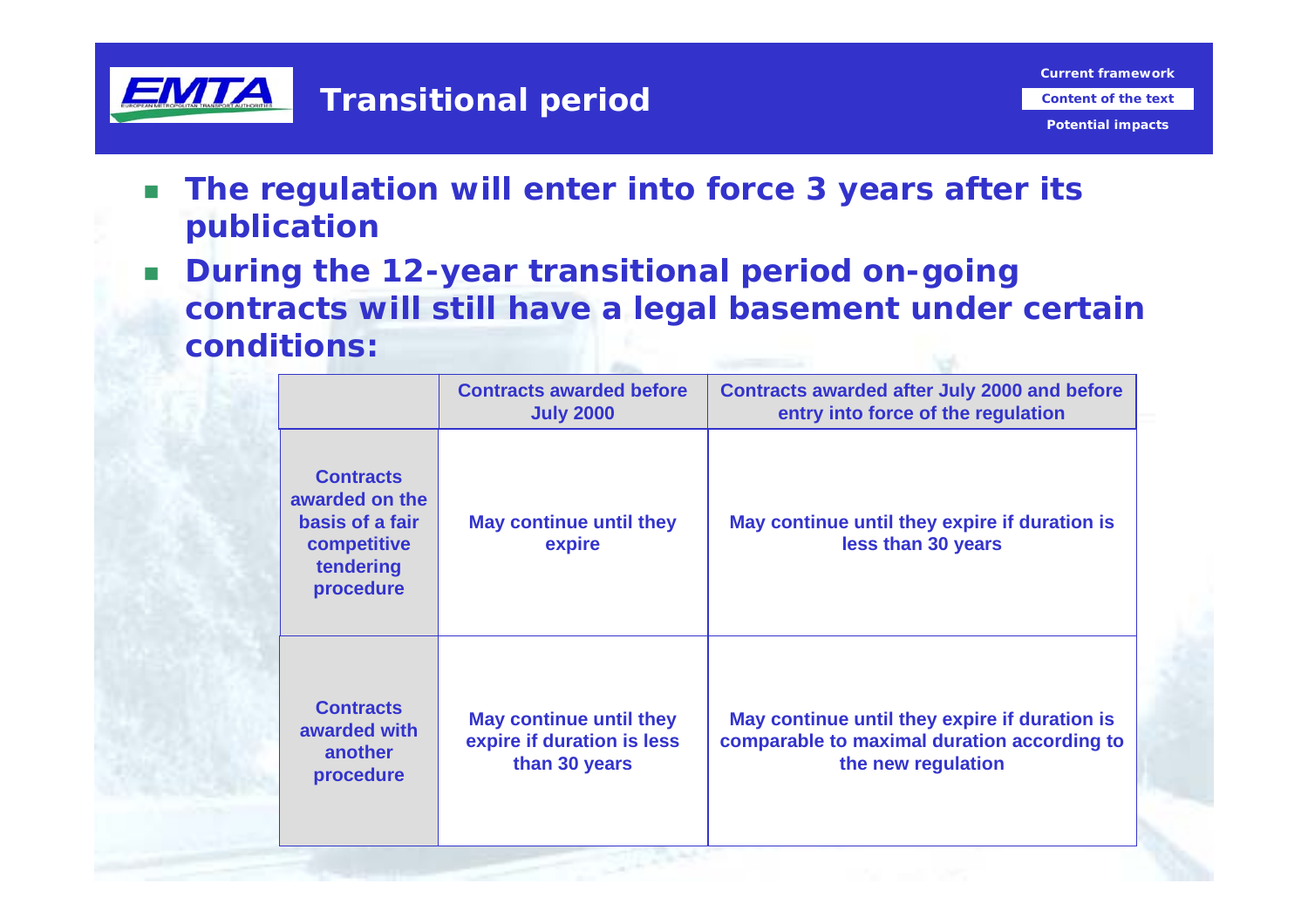

- $\Box$ **Clarification of roles and responsibilities**
- $\Box$  **Setting up of transport authorities where they do not exist (i.e : New Member States)**
- п **Existing models of organisation are largely compatible with the text:**
	- ¾ De-regulated markets (use of general rules)
	- $\triangleright$  Regulated markets with controlled competition
	- ¾ Monopoly regime with internal operators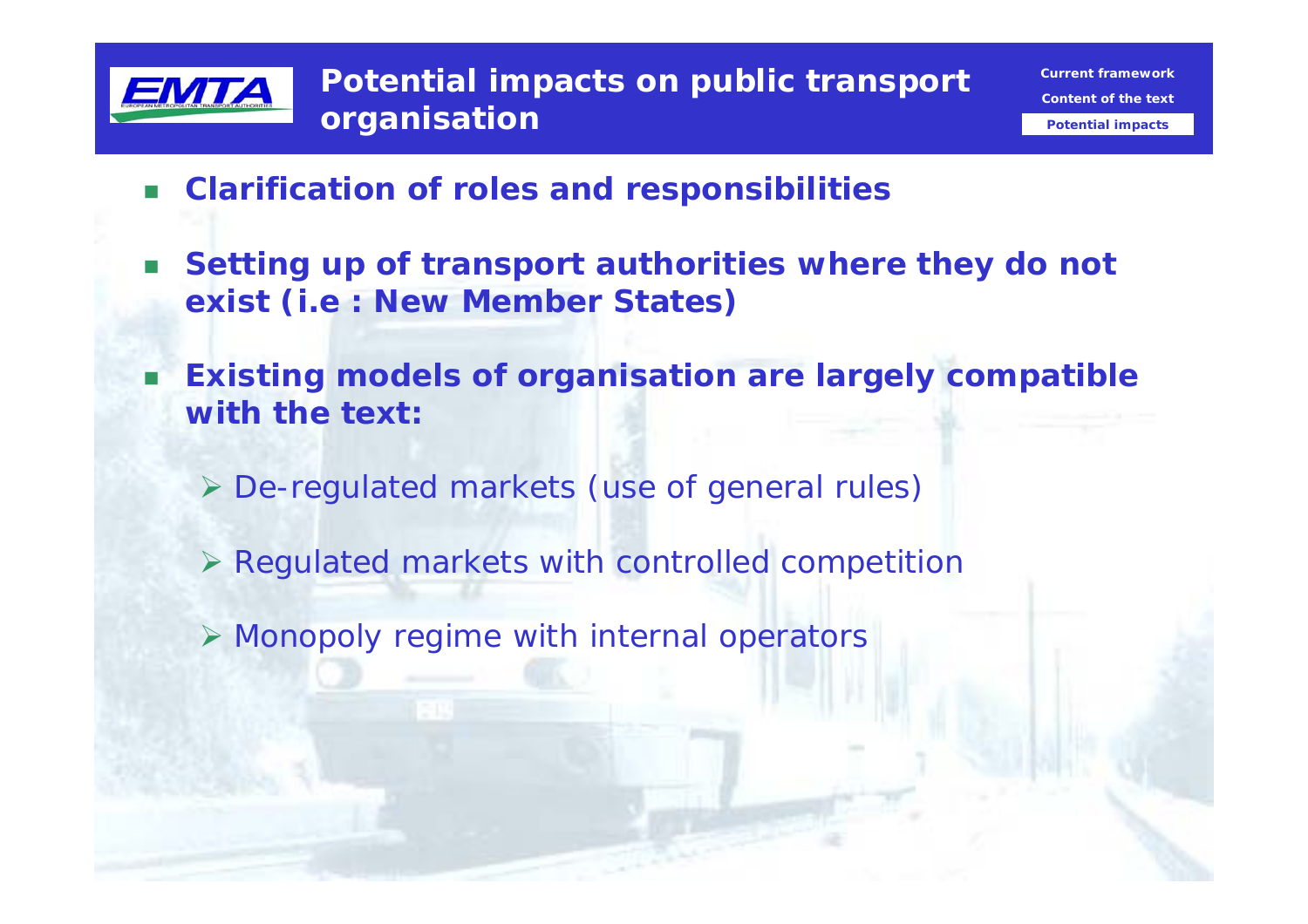

- П **Consequences on rail-based services**
	- ¾ Freedom of choice for local authorities may be limited by national legislative framework
		- France, Finland
		- Holland



 $\triangleright$  Which articulation with the third railway package?

- П **Consistence of networks**
	- $\triangleright$  No more specific provision in the text referring to integrated networks
	- ¾ Geographical containment of internal operators: allowance of outgoing lines

**Brussels Capital network**

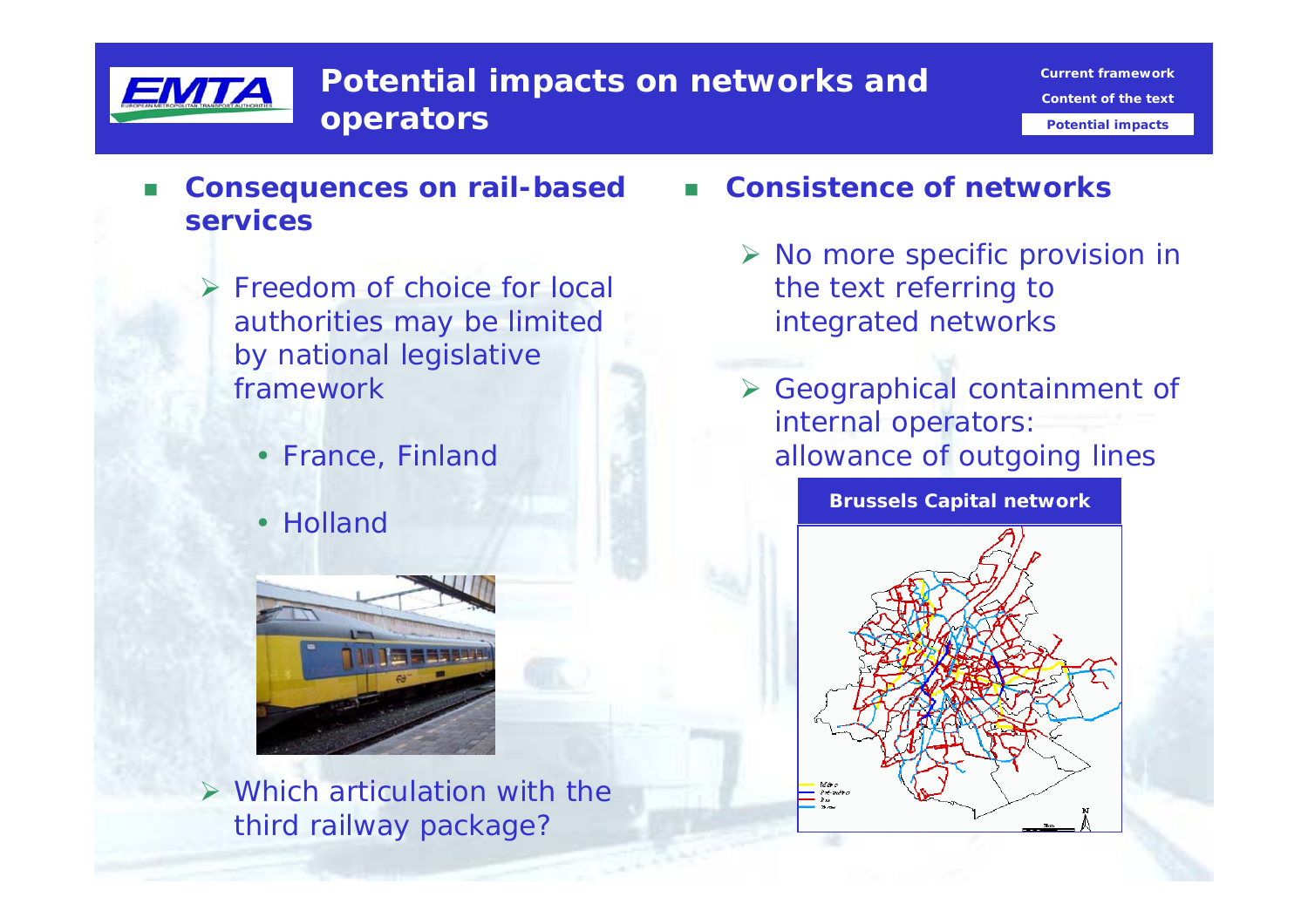

**Potential impacts**

#### $\Box$ **Impacts on costs and patronage**

**Results achieved in 30 EU cities in the 90's quoted in EU Commission second proposal**

|                                                                                      | Annual rate of change in numbers<br>of passenger trips | Annual rate of change in the<br>proportion of operating<br>costs<br>covered by fares |
|--------------------------------------------------------------------------------------|--------------------------------------------------------|--------------------------------------------------------------------------------------|
| Cities using controlled competition                                                  | $+1.8%$                                                | $+1.7%$                                                                              |
| in<br>without<br>Cities<br>competition<br>public transport                           | $-0.7%$                                                | $+0.3%$                                                                              |
| Cities using deregulation without<br>significant control by<br>public<br>authorities | $-3.1%$                                                | $+0.3%$                                                                              |

- п **Which consequences in a longer-term perspective (private monopoly?)**
- **Incentives and impacts on quality: the issue of the "reasonable profit"**